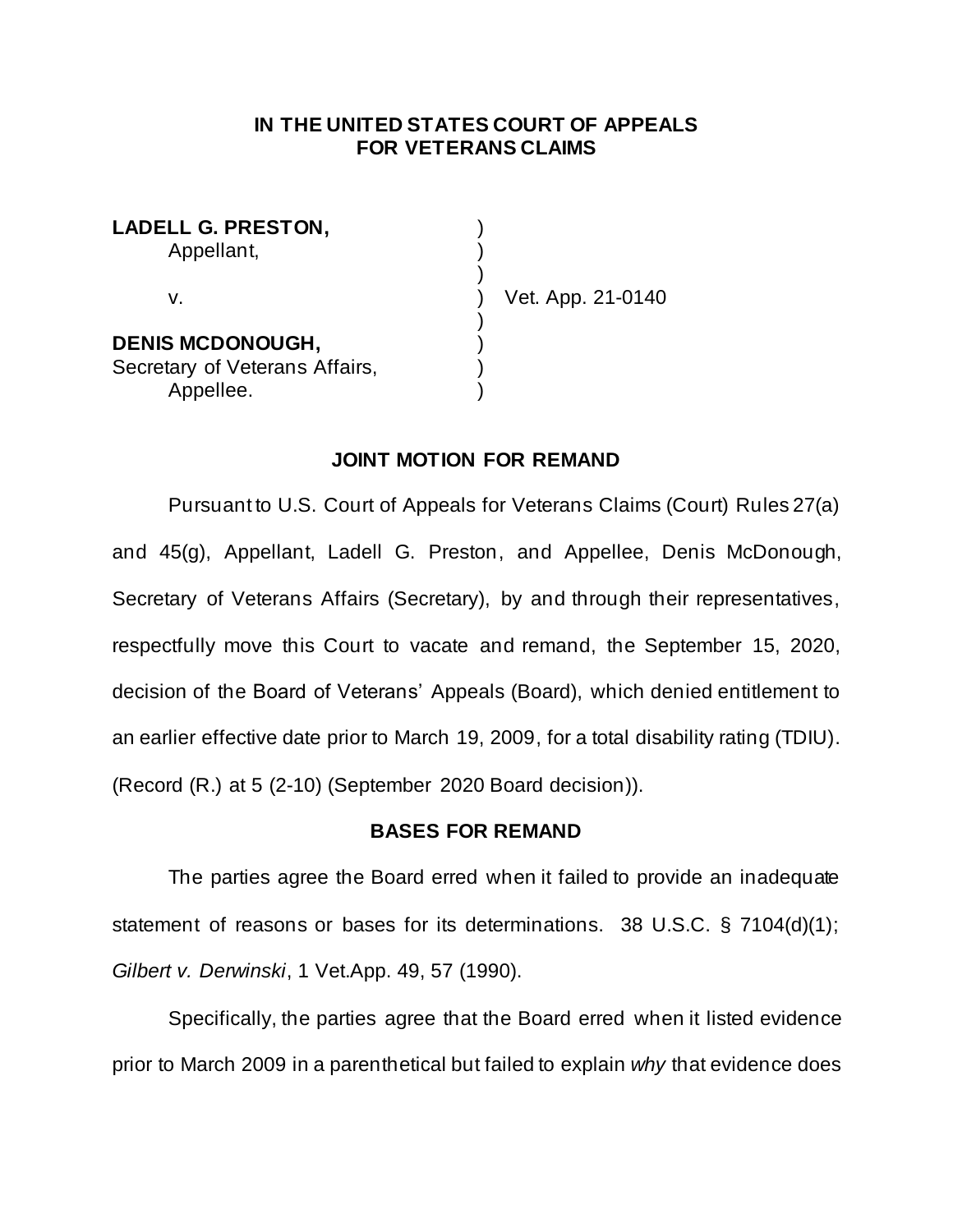not warrant referral for extraschedular consideration of TDIU. (R. at 7-8). The parties agree that the Board's decision failed to comply with the remand instructions contained in the Court's January 2020 Memorandum Decision, which ordered an analysis of the relevant facts, such as Appellant's inability to squat or knee, and difficulty bending, standing for long periods of time and walking long distances impair his ability to perform activities required for substantially gainful employment. (R. at 76-77 (73-78)); *Stegall v. West*, 11 Vet. App. 268, 271 (1998). Upon remand, the Board is directed to conduct an analysis of the relevant facts, and provide new, adequate reasons and bases, explaining its decision whether to refer the claim for extraschedular consideration, in compliance with the Court's instructions. *Id*.

The parties agree that this joint motion and its language are the product of the parties' negotiations. The Secretary further notes that any statements made herein shall not be construed as statements of policy or the interpretation of any statute, regulation, or policy by the Secretary. Appellant also notes that any statements made herein shall not be construed as a waiver as to any rights or VA duties under the law as to the matter being remanded, except the parties' right to appeal the Court's order implementing this joint motion. Pursuant to Rule 41(c), the parties agree to unequivocally waive further Court review of and any right to appeal the Court's order on this joint motion, and respectfully ask that the Court enter mandate upon the granting of this motion.

2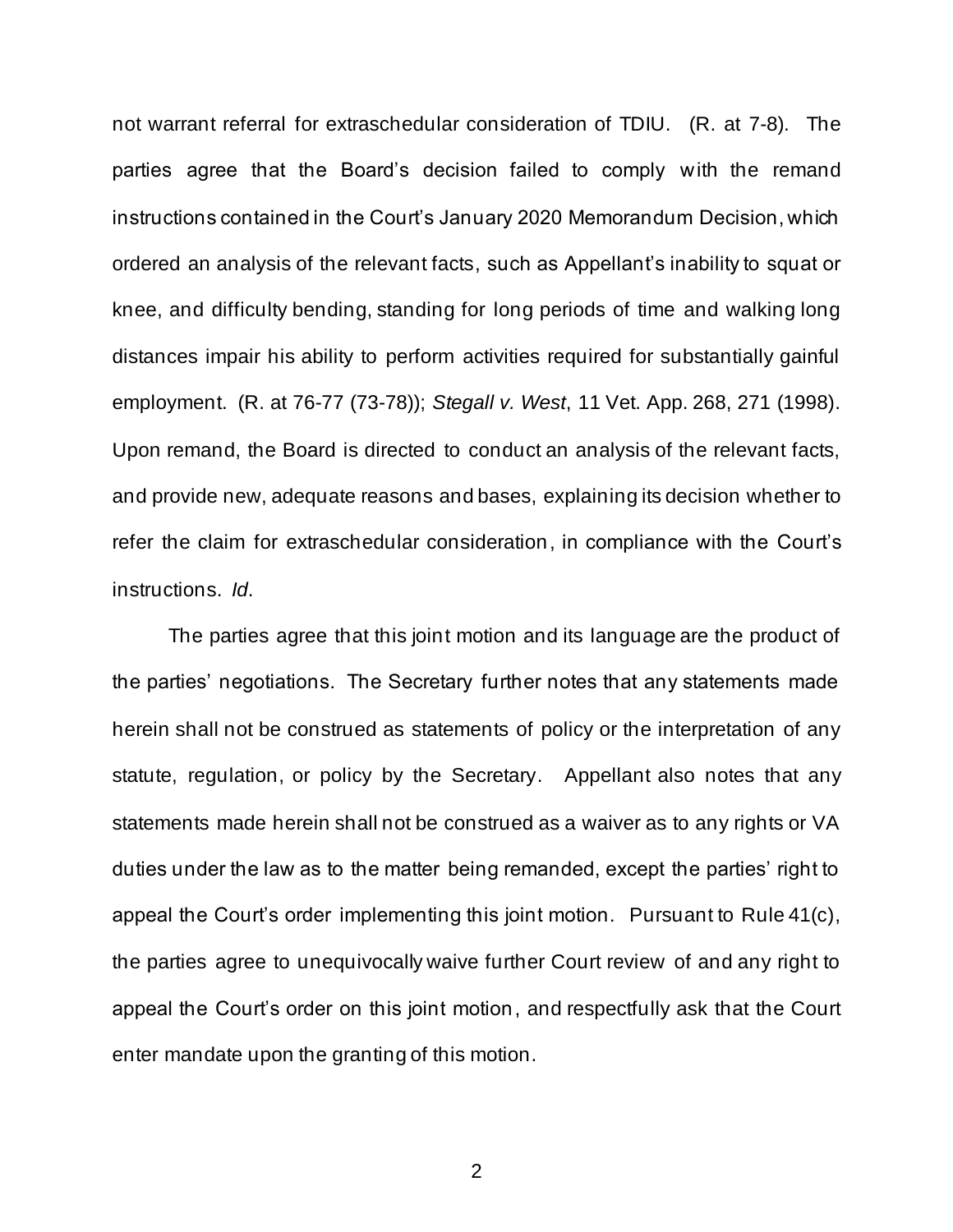On remand, the Board must "reexamine the evidence of record, seek any other evidence the Board feels is necessary, and issue a timely, well-supported decision in this case." *Fletcher v. Derwinski*, 1 Vet.App. 394, 397 (1991). Appellant shall be free to submit additional evidence and/or arguments in support of his claim. *Kutscherousky v. West*, 12 Vet.App. 369, 372 (1999) (per curiam order). The Court has held that "'[a] remand is meant to entail a critical examination of the justification for the decision.'" *Kahana v. Shinseki*, 24 Vet.App. 428, 437 (2011) (quoting *Fletcher*, 1 Vet.App. at 397). Before relying on any additional evidence developed, the Board shall ensure that Appellant is given notice thereof, an opportunity to respond thereto, and the opportunity to submit additional argument or evidence. *See Thurber v. Brown*, 5 Vet.App. 119, 126 (1993).

In any subsequent decision, the Board shall provide an adequate statement of reasons or bases for its decision on all material issues of fact and law. *See* 38 U.S.C. § 7104(d)(1). The terms of this joint motion for remand are enforceable. *Forcier v. Nicholson*, 19 Vet.App. 414, 425 (2006). The Board shall incorporate copies of this joint motion and the Court's order into Appellant's record. The Secretary will afford this case expeditious treatment as required by 38 U.S.C. § 7112.

#### **CONCLUSION**

Considering the foregoing, the parties request that the Court vacate the September 15, 2020, Board decision which denied entitlement to an earlier

3